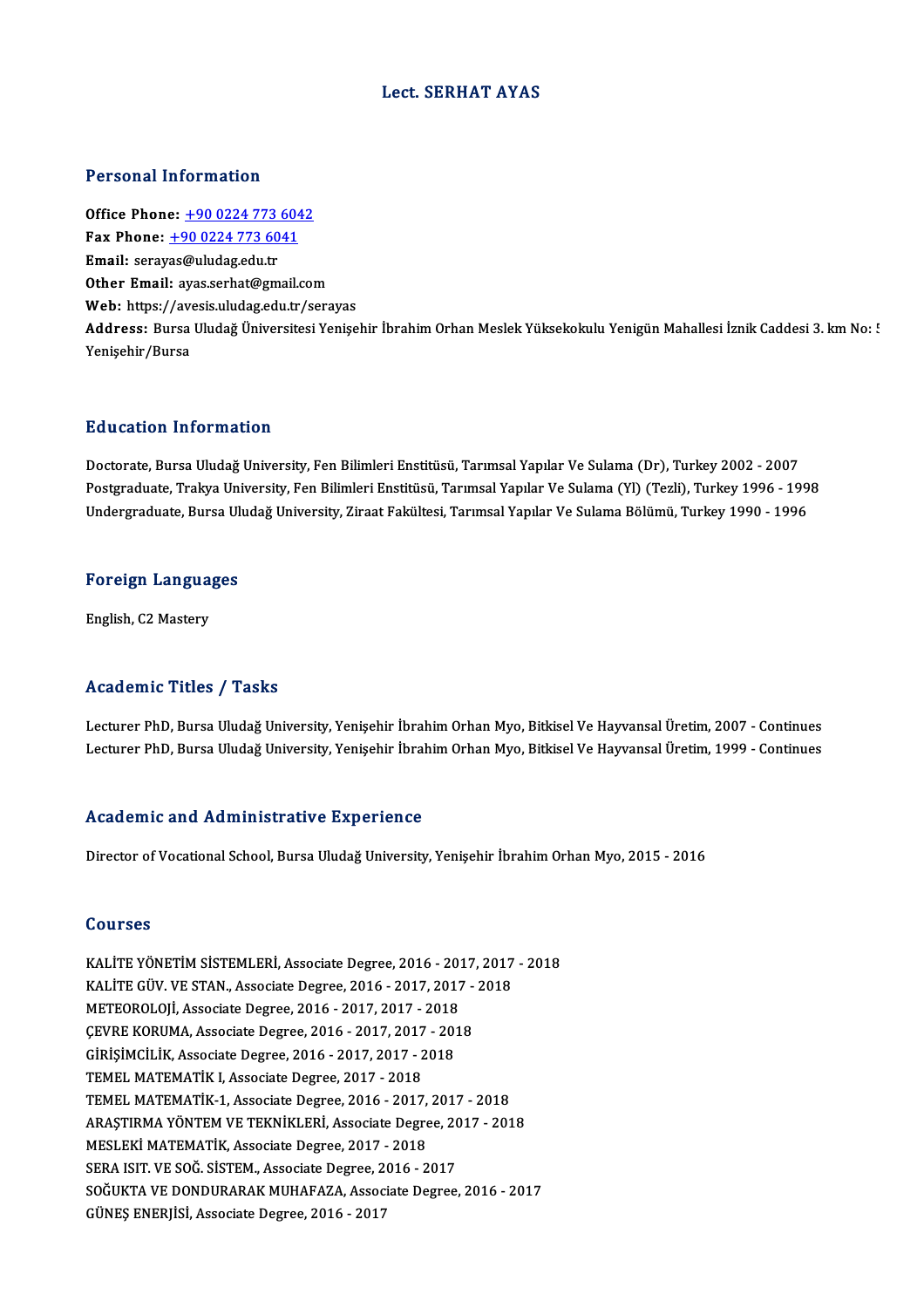#### Articles Published in Journals That Entered SCI, SSCI and AHCI Indexes

rticles Published in Journals That Entered SCI, SSCI and AHCI Indexes<br>I. WATER-YIELD RELATIONSHIPS OF DEFICIT IRRIGATED TOMATO (LYCOPERSICON LYCOPERSICUM L. *VARE A BIRBING*<br>WATER-YIELD RI<br>VAR. HAZAR F1) **WATE**<br>**VAR** H<br>Ayas S. VAR. HAZAR F1)<br>Ayas S.<br>APPLIED ECOLOGY AND ENVIRONMENTAL RESEARCH, vol.17, no.4, pp.7765-7781, 2019 (Journal Indexed in SCI) Ayas S.<br>APPLIED ECOLOGY AND ENVIRONMENTAL RESEARCH, vol.17, no.4, pp.7765-7781, 2019 (Journal Indexed in St<br>II. DEFICIT IRRIGATION EFFECTS ON CAULIFLOWER (BRASSICA OLERACEA L. VAR. SKYWALKER F1)<br>VIELD UNDER UNHEATED CREENH APPLIED ECOLOGY AND ENVIRONMENTAL RESEARCH, vol.1<br>DEFICIT IRRIGATION EFFECTS ON CAULIFLOWER (BR<br>YIELD UNDER UNHEATED GREENHOUSE CONDITIONS<br>PIWIKCANCAZ HANAS S DEFICIT IRRIGATION EF<br>YIELD UNDER UNHEATE<br>BÜYÜKCANGAZ H., AYAS S.<br>ERESENIUS ENVIRONMENT YIELD UNDER UNHEATED GREENHOUSE CONDITIONS<br>BÜYÜKCANGAZ H., AYAS S.<br>FRESENIUS ENVIRONMENTAL BULLETIN, vol.28, no.3, pp.1775-1784, 2019 (Journal Indexed in SCI)<br>Defisit innisation effects on onion (Allium sons L. ET Crons 50 BÜYÜKCANGAZ H., AYAS S.<br>FRESENIUS ENVIRONMENTAL BULLETIN, vol.28, no.3, pp.1775-1784, 2019 (Journal Indexed in SCI)<br>III. Deficit irrigation effects on onion (Allium cepa L. ET Grano 502) yield in unheated greenhouse<br>co FRESENIUS<br>Deficit irri<br>condition<br>AVAS S. Do III. Deficit irrigation effects on onion (Allium cepa L. ET Grano 502) yield in unheated greenhouse condition<br>AYAS S., Demirtas C. condition<br>AYAS S., Demirtas C.<br>JOURNAL OF FOOD AGRICULTURE & ENVIRONMENT, vol.7, pp.239-243, 2009 (Journal Indexed in SCI)<br>Deficit ingigation effects on nonner (Consigum annuum L. Demre) vield in unbeated greenh AYAS S., Demirtas C.<br>JOURNAL OF FOOD AGRICULTURE & ENVIRONMENT, vol.7, pp.239-243, 2009 (Journal Indexed in SCI)<br>IV. Deficit irrigation effects on pepper (Capsicum annuum L. Demre) yield in unheated greenhouse<br>conditio JOURNAL O<br>Deficit irri<br>condition<br><sup>Domintos C</sup> IV. Deficit irrigation effects on pepper (Capsicum annuum L. Demre) yield in unheated greenhouse condition<br>Condition<br>Demirtas C., AYAS S. JOURNAL OF FOOD AGRICULTURE & ENVIRONMENT, vol.7, pp.989-993, 2009 (Journal Indexed in SCI) Demirtas C., AYAS S.<br>JOURNAL OF FOOD AGRICULTURE & ENVIRONMENT, vol.7, pp.989-993, 2009 (Journal Indexed in SCI)<br>V. Deficit irrigation effects on cucumber (Cucumis sativus L. Maraton) yield in unheated greenhouse<br>condit JOURNAL O<br>Deficit irri<br>condition<br>AVAS S. De **Deficit irrigation e<br>condition<br>AYAS S., Demirtas C.<br>JOUPMAL OF FOOD (** condition<br>AYAS S., Demirtas C.<br>JOURNAL OF FOOD AGRICULTURE & ENVIRONMENT, vol.7, pp.645-649, 2009 (Journal Indexed in SCI) AYAS S., Demirtas C.<br>JOURNAL OF FOOD AGRICULTURE & ENVIRONMENT, vol.7, pp.645-649, 2009 (Journal Indexed in SCI)<br>VI. Effects of deficit irrigation on yield and quality of unheated greenhouse grown green bean<br>PUVIVCANGAZ H. JOURNAL OF FOOD AGRICULTURE & ENVIRONMENT, vol.7, pp.6<br>Effects of deficit irrigation on yield and quality of unhea<br>BÜYÜKCANGAZ H., Yazgan S., AYAS S., CANDOĞAN B. N. , Ayas F.<br>JOURNAL OF FOOD ACRICULTURE & ENVIRONMENT, vol Effects of deficit irrigation on yield and quality of unheated greenhouse grown green bean<br>BÜYÜKCANGAZ H., Yazgan S., AYAS S., CANDOĞAN B. N. , Ayas F.<br>JOURNAL OF FOOD AGRICULTURE & ENVIRONMENT, vol.6, no.2, pp.155-159, 20 BÜYÜKCANGAZ H., Yazgan S., AYAS S., CANDOĞAN B. N. , Ayas F.<br>JOURNAL OF FOOD AGRICULTURE & ENVIRONMENT, vol.6, no.2, pp.155-159, 2008 (Journal Indexed in SCI)<br>VII. Deficit irrigation effects on lettuce (Lactuca sativa var. JOURNAL O<br>Deficit irri<br>condition<br><sup>Vorgon S</sup>. A Deficit irrigation effects on lettuce (Lactuca sativa var. Olen<br>condition<br>Yazgan S., AYAS S., Demirtas C., Bueyuekcangaz H., CANDOĞAN B. N.<br>JOUPNAL OF FOOD ACPICULTIPE & ENVIRONMENT vel 6 rs 3 rn condition<br>Yazgan S., AYAS S., Demirtas C., Bueyuekcangaz H., CANDOĞAN B. N.<br>JOURNAL OF FOOD AGRICULTURE & ENVIRONMENT, vol.6, no.2, pp.357-361, 2008 (Journal Indexed in SCI)

#### Articles Published in Other Journals

- Tticles Published in Other Journals<br>I. WATER-YIELD RELATIONSHIPS IN DEFICIT IRRIGATED ONION MOTT<br>WATER<br>AYAS S.<br>TURKISI
	-

WATER-YIELD RELATIONSHIPS IN DEFICIT IRRIGATED ONION<br>AYAS S.<br>TURKISH JOURNAL OF AGRICULTURE-FOOD SCIENCE AND TECHNOLOGY, vol.7, no.9, pp.1310-1320, 2019 (Other<br>Refereed National Journals) AYAS S.<br>TURKISH JOURNAL OF AGRIC<br>Refereed National Journals)<br>WATER VIELD RELATION TURKISH JOURNAL OF AGRICULTURE-FOOD SCIENCE AND TECHNOLOGY, vol.7, no.9, pp.1310-1320, 2019 (Oth<br>Refereed National Journals)<br>II. WATER-YIELD RELATIONSHIPS OF DEFICIT IRRIGATED PEPPER (CAPSICUM ANNUUM L. DEMRE)

Referee<br>**WATE**I<br>Ayas S.<br>TUDKIS WATER-YIELD RELATIONSHIPS OF DEFICIT IRRIGATED PEPPER (CAPSICUM ANNUUM L. DEMRE)<br>Ayas S.<br>TURKISH JOURNAL OF AGRICULTURE-FOOD SCIENCE AND TECHNOLOGY, vol.7, no.9, pp.1328-1338, 2019 (Other<br>Refereed National Journale)

Ayas S.<br>TURKISH JOURNAL OF AGRI<br>Refereed National Journals)<br>The Effects of Invisation I TURKISH JOURNAL OF AGRICULTURE-FOOD SCIENCE AND TECHNOLOGY, vol.7, no.9, pp.1328-1338, 2019 (Oth<br>Refereed National Journals)<br>III. The Effects of Irrigation Regimes on the Yield and WaterUse of Eggplant (Solanum melongena L

### Referee<br>The Eff<br>AYAS S.<br>Tonrak The Effects of Irrigation Regimes on the Yield and WaterUse of Eggplant<br>AYAS S.<br>Toprak Su Dergisi, vol.6, no.2, pp.49-58, 2017 (Other Refereed National Journals)<br>The Effects of Different Begimes on Tomate (I vennersieen Ly

AYAS S.<br>Ioprak Su Dergisi, vol.6, no.2, pp.49-58, 2017 (Other Refereed National Journals)<br>IV. The Effects of Different Regimes on Tomato (Lycopersicon Lycopersicum Var. Hazal) Yield and<br>Quality Characteristics under Unbeat Toprak Su Dergisi, vol.6, no.2, pp.49-58, 2017 (Other Refereed National Journals)<br>The Effects of Different Regimes on Tomato (Lycopersicon Lycopersicu)<br>Quality Characteristics under Unheated Greehouse Conditions<br>AYAS S. The Eff<br>Quality<br>AYAS S. Quality Characteristics under Unheated Greehouse Conditions<br>AYAS S.<br>Bulgarian Journal of Agricultural Science, vol.21, no.6, pp.1235-1241, 2015 (Refereed Journals of Other<br>Institutions)

AYAS S.<br>Bulgarian Jou<br>Institutions)<br>The Effects

V. The Effects of Potato (SolanumTuberosumL. Hermes) Yield and Quality Characteristics under Unheated Greenhouse Conditions